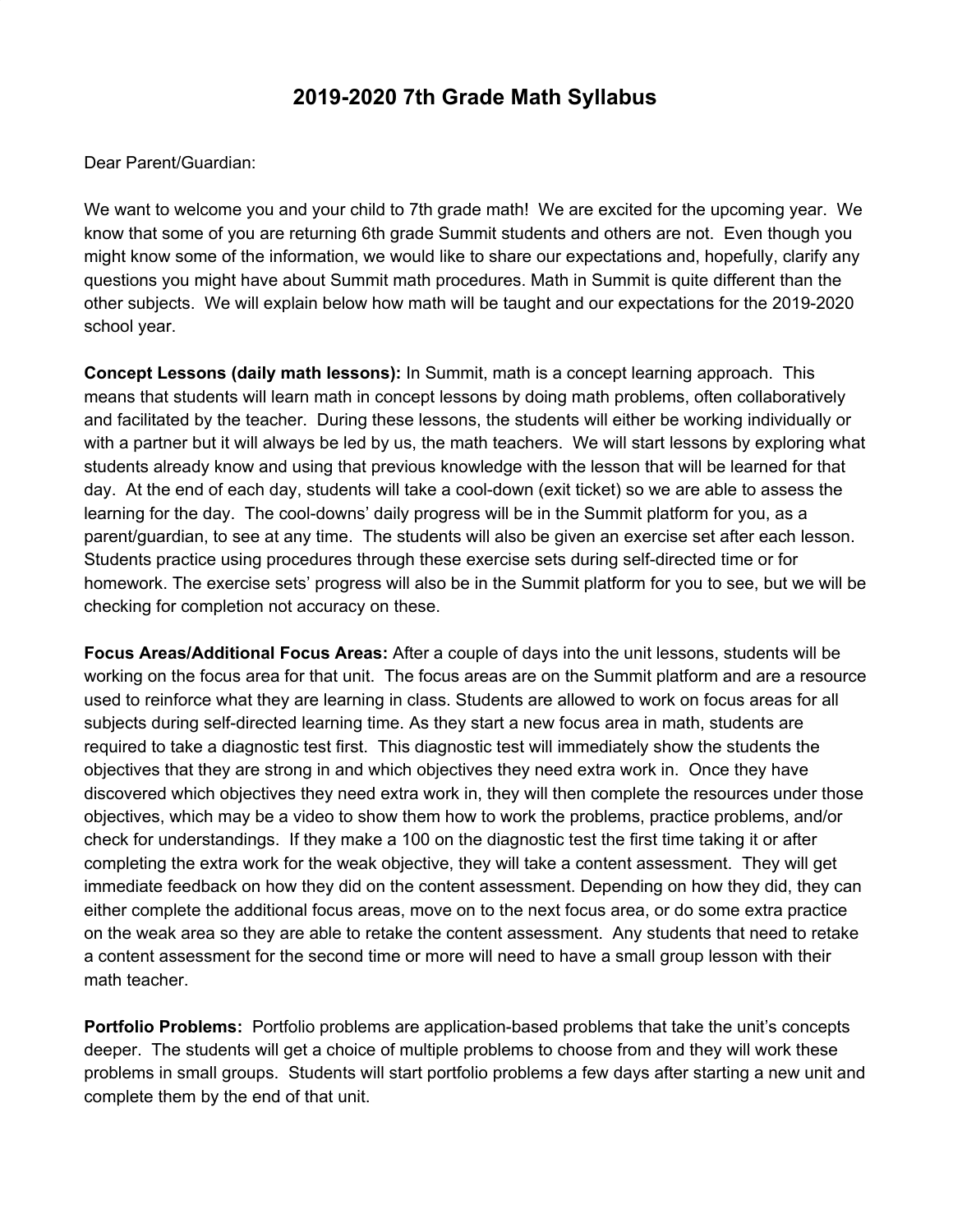**End-of-Unit Assessments:** After all of the above work is completed, students will take an end-of-unit assessment. This assessment is to show whether they have mastered the unit. If a student does not show mastery, they will need to do a small group with their math teacher before retaking it.

**Grading Policy:** The below is how each of the above areas will be weighted in the students' grades:

End-of-Unit Assessments - 70% Power Focus Areas - 14% Portfolio Problems - 10% Additional Focus Areas - 6%

You are able to access the Summit platform at any time to see how your child is doing in each of their classes. Some of the assessments may show a grade or only show green, yellow, or red. The green means that the student is exactly where they need to be in their learning. Yellow means they are close to where they need to be but they have corrections that need to be done. Red means they are struggling and they either need to refer back to their notes to find out what happened or have an intervention with the teacher. Exercise sets will have a checkmark or an "x". Checkmarks mean they have completed their exercise sets or x's mean they have not completed it.

**Communication:** We love keeping an open communication with our parents/guardians. We will be communicating with you through the Remind app and/or email. To sign up for our class, text to 81010. If your cell phone provider is charging you for these notifications, you can change it to your email in the settings on the app. We are also asking you to provide your email address at the bottom of this form when we need to email you. If you ever need to reach one of us, the best way to reach us would be through our email below.

**School Supplies:** In math, students will only need their subject 3-ring binder, lots of pencils, extra erasers, loose-leaf paper, and highlighters. We are also asking for post-it notes that will be turned into their homeroom teachers.

If you have any questions, please contact Mrs. Christie Pennington, Mrs. Cristy Swope, or Mr. Jacob Miller at 731-989-8135 during school operation hours. You may also contact your teachers by email christie.pennington@chestercountyschools.org, cristy.swope@chestercountyschools.org, or jacob.miller@chestercountyschools.org.

We are excited to begin this journey with you,

Mrs. Christie Pennington, Mrs. Cristy Swope, and Mr. Jacob Miller

**\*\*\*This syllabus is subject to change if needed.**